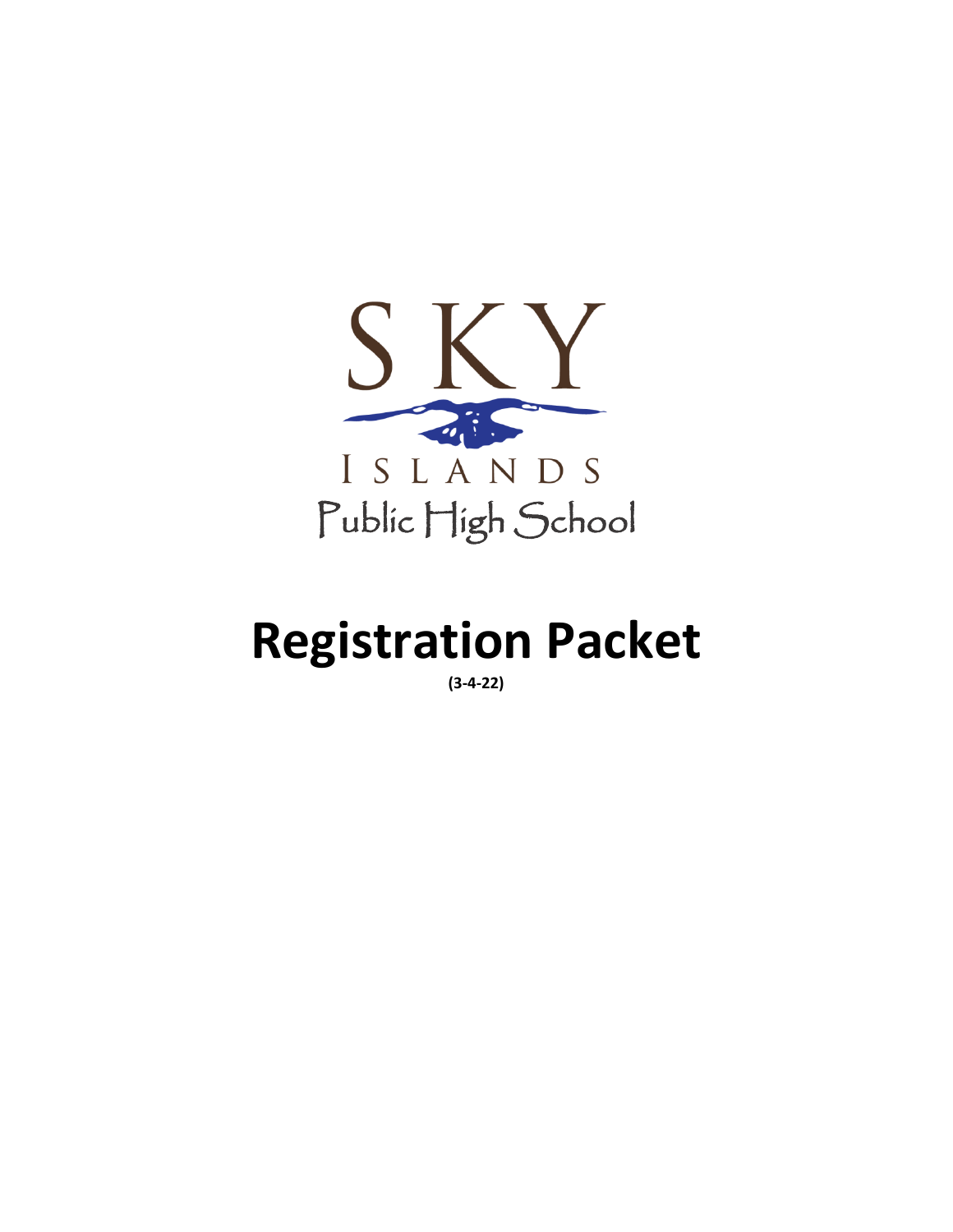# **Medical and Emergency Information for**:

| Has the student received any of the following services? (check all the apply)                       |                                                                                                                        |
|-----------------------------------------------------------------------------------------------------|------------------------------------------------------------------------------------------------------------------------|
| ___Special Education _____IEP _____504 Plan _____Occupational Therapy ____Speech Therapy _____ESL   |                                                                                                                        |
|                                                                                                     |                                                                                                                        |
|                                                                                                     |                                                                                                                        |
|                                                                                                     |                                                                                                                        |
|                                                                                                     |                                                                                                                        |
| Has your student ever been admitted to a hospital/rehabilitation program? ____Y _____N              |                                                                                                                        |
| Do we have parent/guardian permission to contact the named facilities/programs? ____Y ______N       |                                                                                                                        |
| If yes, please provide facility/program contact information:                                        |                                                                                                                        |
|                                                                                                     |                                                                                                                        |
|                                                                                                     |                                                                                                                        |
| Sky Islands staff:                                                                                  | Please check below the listed over-the-counter medication(s) that you give permission for your student to receive from |
|                                                                                                     |                                                                                                                        |
| _anti-itch cream/lotion _____Neosporin (triple antibiotic ointment) _____Benadryl (diphenhydramine) |                                                                                                                        |
|                                                                                                     | Sky Islands High School personnel will not administer prescription medication unless there is a written                |

Sky Islands High School personnel will not administer prescription medication unless there is a written prescription from a health care provider on file. Prescription medication must be in the original container with the student's name and dosage information listed. Over-the-counter medications, such as allergy medications, must be accompanied by a note from the parent listing the student's name and what the medication is for, along with the times and dosage to be given. With the exception of an inhaler, all medications must be kept in the front office at all times. If the student is required to leave the school grounds for a school trip/activity, all asthma inhalers, Epi-Pens, diabetic testing materials, etc., may be carried **by the teacher** during the trip/activity.

I hereby authorize Sky Islands School personnel to obtain medical emergency care in the event that an emergency occurs. I understand it is the responsibility of the parent/guardian to keep the school updated if any emergency information changes. Sky Islands High School personnel will make every effort to contact the parent/guardian or emergency contacts as listed on school records for the student.

\_\_\_\_\_\_\_\_\_\_\_\_\_\_\_\_\_\_\_\_\_\_\_\_\_\_\_\_\_\_\_\_\_\_\_\_\_\_\_\_\_\_\_\_\_\_\_\_\_\_\_\_\_\_ \_\_\_\_\_\_\_\_\_\_\_\_\_\_\_\_\_\_\_\_\_\_\_\_\_\_\_\_\_\_\_\_\_\_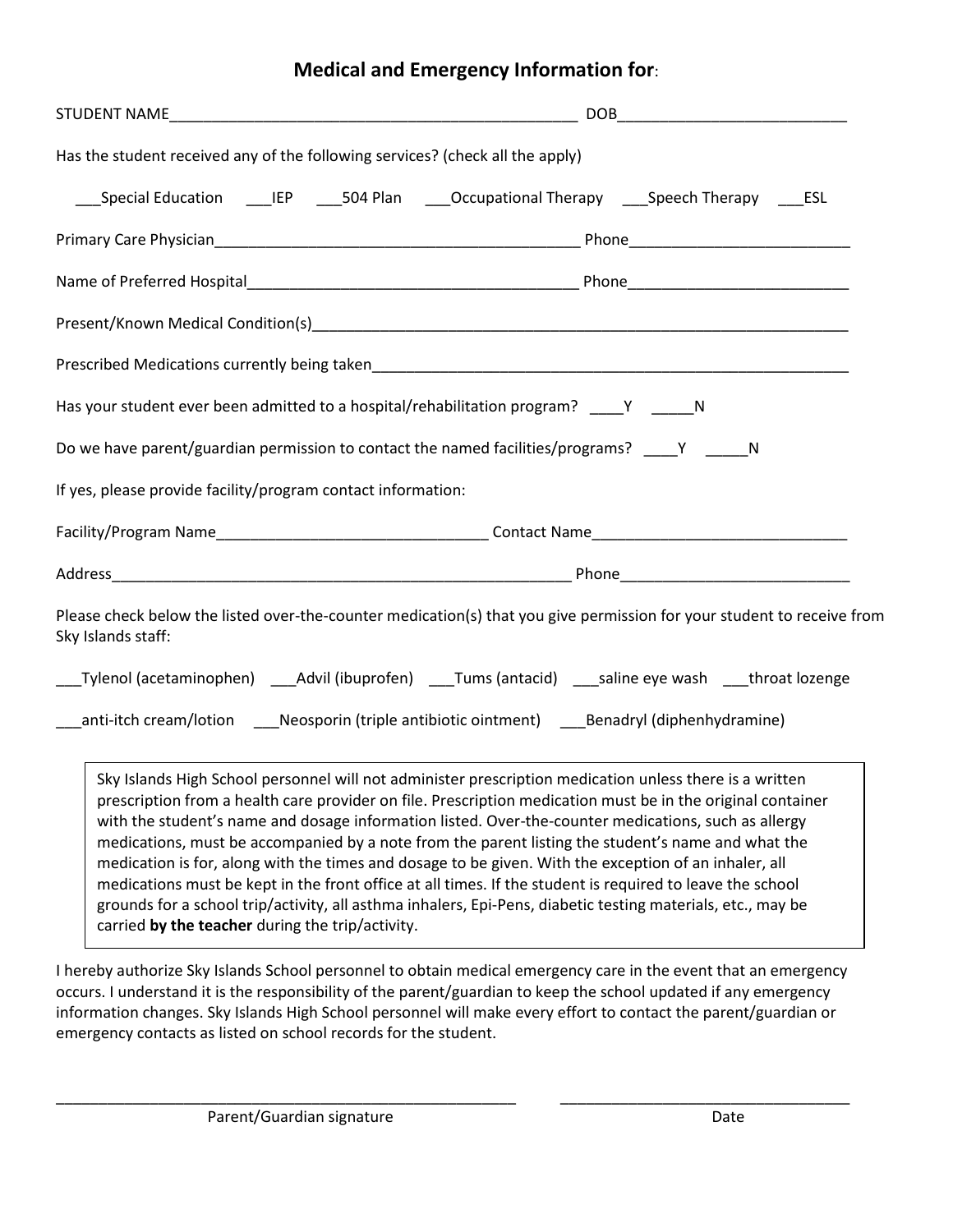# SKY ISLANDS HIGH SCHOOL **MEDICATION TO BE GIVEN AT SCHOOL**

| N/A |  |  |  |
|-----|--|--|--|
|     |  |  |  |
|     |  |  |  |
|     |  |  |  |
|     |  |  |  |
|     |  |  |  |
|     |  |  |  |
|     |  |  |  |

Sky Islands High School personnel will not administer prescription medication without evidence of a prescription from a health care provider. Prescription medication must be in the original container with the student's name and dosage information listed. With the exception of an inhaler, all medications must be kept in the school health office at all times. If the student leaves school grounds for a school trip/activity, any required prescription or over-the-counter medications, including Epi-Pens and diabetic supplies, will be in the possession of supervising school staff. Medications not taken home at the end of the school year will be destroyed.

I hereby give my permission for Sky Islands to administer the listed medication(s) according to the instructions above. I understand that Sky Islands High School will not be held liable for any loss or misuse of an inhaler.

\_\_\_\_\_\_\_\_\_\_\_\_\_\_\_\_\_\_\_\_\_\_\_\_\_\_\_\_\_\_\_\_\_\_\_\_\_\_\_\_\_\_\_\_\_\_\_\_\_\_\_\_\_\_\_\_\_\_\_\_\_\_\_\_ \_\_\_\_\_\_\_\_\_\_\_\_\_\_\_\_\_\_\_\_\_\_\_\_

\_\_\_\_\_\_\_\_\_\_\_\_\_\_\_\_\_\_\_\_\_\_\_\_\_\_\_\_\_\_\_\_\_\_\_\_\_\_\_\_\_\_\_\_\_\_\_\_\_\_\_\_\_\_\_\_\_\_\_\_\_\_\_\_

| Parent/Guardian Signature | Date |
|---------------------------|------|
|                           |      |

Parent/Guardian Name (printed)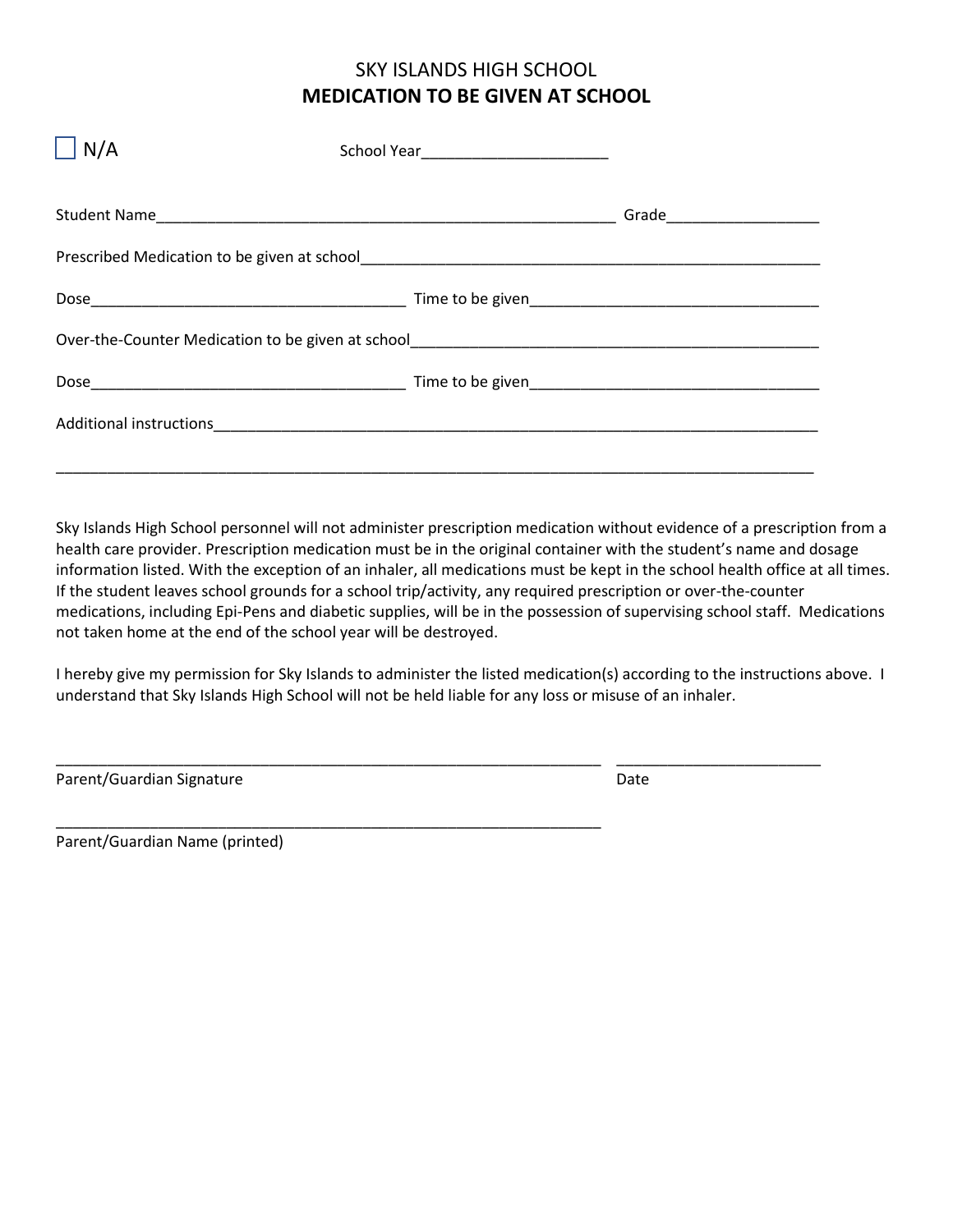## **ALLERGY ACTION PLAN**

 $\Box$  NOT APPLICABLE (If not applicable, please fill out the Student Information section and sign at bottom.)

|                                                                                                    |                                                                                                                                                                                                                                                                      | <b>Student Information</b>                                                                                                                                                                          |
|----------------------------------------------------------------------------------------------------|----------------------------------------------------------------------------------------------------------------------------------------------------------------------------------------------------------------------------------------------------------------------|-----------------------------------------------------------------------------------------------------------------------------------------------------------------------------------------------------|
|                                                                                                    |                                                                                                                                                                                                                                                                      |                                                                                                                                                                                                     |
|                                                                                                    |                                                                                                                                                                                                                                                                      |                                                                                                                                                                                                     |
|                                                                                                    | Asthmatic? $\Box$ No $\Box$ Yes (high risk for severe allergic reaction)                                                                                                                                                                                             |                                                                                                                                                                                                     |
|                                                                                                    |                                                                                                                                                                                                                                                                      | MEDICATION ORDER FROM A LICENSED PROVIDER KEPT AT SCHOOL? $\Box$ No $\Box$ Yes                                                                                                                      |
| <b>MOUTH</b><br><b>SKIN</b><br><b>GUT</b><br><b>THROAT</b><br>LUNG<br><b>HEART</b><br><b>OTHER</b> | itching & swelling of the lips tongue, or mouth<br>hives, itchy rash, and/or swelling about the face or extremities<br>nausea, abdominal cramps, vomiting, and/or diarrhea<br>shortness of breath, repetitive coughing, and/or wheezing<br>thread pulse, passing out | itching and/or a sense of tightness in the throat, hoarseness, and hacking cough                                                                                                                    |
|                                                                                                    |                                                                                                                                                                                                                                                                      | All above symptoms can potentially progress to a life-threatening situation.<br>The severity of symptoms can quickly change.<br>IF INGESTION/EXPOSURE IS SUSPECTED, AND/OR SYMPTOMS ARE AS FOLLOWS, |
|                                                                                                    |                                                                                                                                                                                                                                                                      |                                                                                                                                                                                                     |
|                                                                                                    |                                                                                                                                                                                                                                                                      |                                                                                                                                                                                                     |
| Then call:                                                                                         | 1. 911 (ask for advanced life support)                                                                                                                                                                                                                               |                                                                                                                                                                                                     |
|                                                                                                    |                                                                                                                                                                                                                                                                      |                                                                                                                                                                                                     |
|                                                                                                    |                                                                                                                                                                                                                                                                      |                                                                                                                                                                                                     |
|                                                                                                    |                                                                                                                                                                                                                                                                      | <b>DO NOT HESITATE TO CALL 911!</b>                                                                                                                                                                 |
| Parent/Guardian signature                                                                          |                                                                                                                                                                                                                                                                      | Date                                                                                                                                                                                                |
| School Administrator signature                                                                     |                                                                                                                                                                                                                                                                      | Date                                                                                                                                                                                                |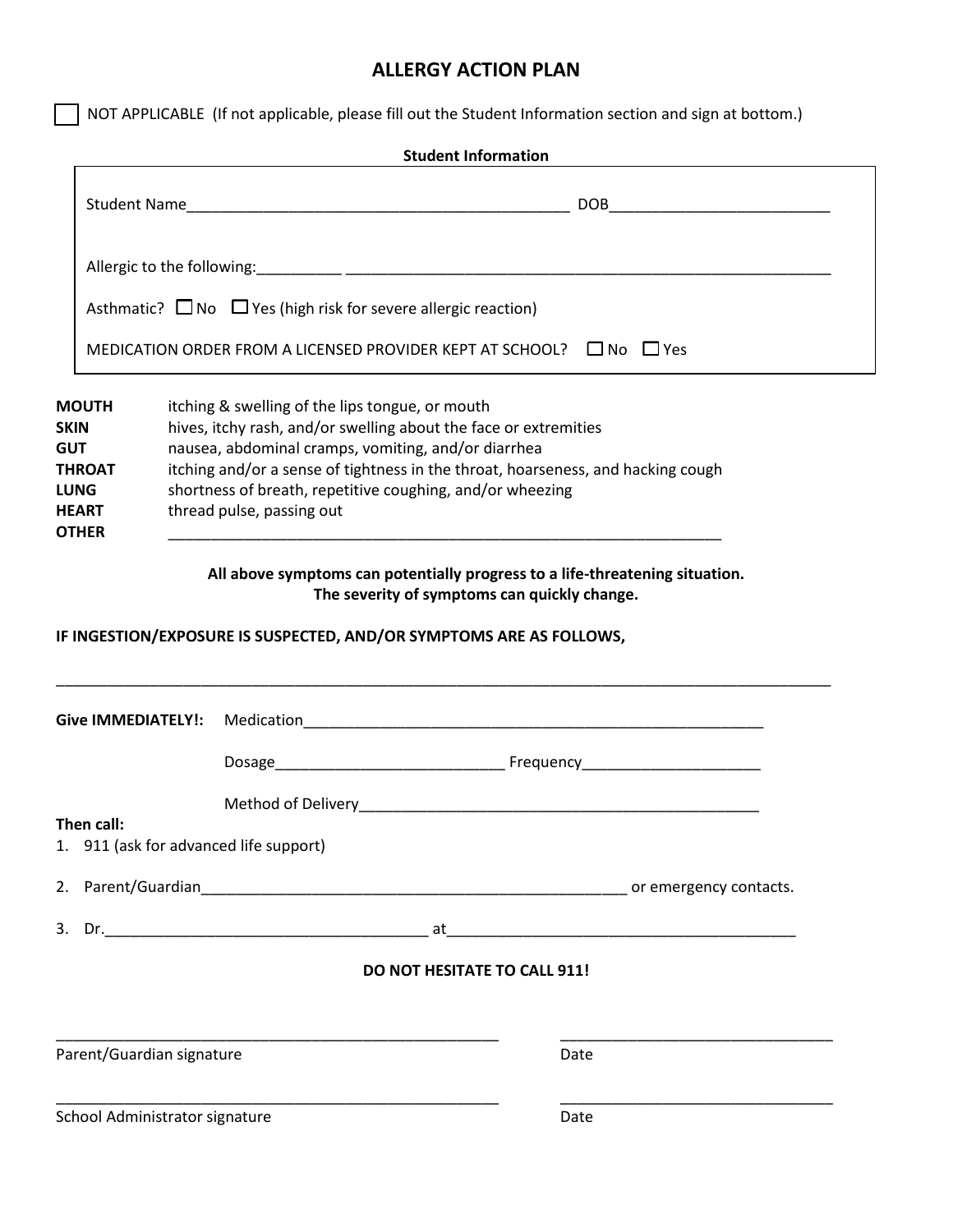# **HOMELESS INFORMATION**

| Does not apply OR If you are homeless, please complete the following.                                |                      |                  |
|------------------------------------------------------------------------------------------------------|----------------------|------------------|
| Student Name                                                                                         | Grade                | DOB <sub>D</sub> |
|                                                                                                      | Last school attended |                  |
| Type of housing:                                                                                     |                      |                  |
| Publicly-operated shelter ______Privately-operated shelter Name of shelter _________________________ |                      |                  |
| Temporary housing with relatives or friends Teublic lands, streets, campgrounds Other                |                      |                  |
| Signature of Parent/Guardian or Student if 18 or older                                               |                      |                  |

*Subtitle B of Title VII of the McKinney-Vento Homeless Assistance Act (42 USC 11431 et seq.) requires that children and youths experiencing homelessness have educational opportunities equal to those of their non-homeless peers.*

# **INTERNET USE POLICY**

PRIOR TO RECEIVING AUTHORIZATION TO USE THE INTERNET, STUDENTS AND THEIR PARENTS/GUARDIANS MUST SIGN THE FOLLOWING PERMISSION AND CONTRACT.

## **To be completed by Parent/Guardian**

- 1. I give permission for my student to participate in the use of the Internet, with the understanding this access is designed and intended for educational purposes only.
- 2. I realize that my student will be able to access major networks throughout the world using the Internet; I also understand that they will receive instruction in the appropriate use of this resource.
- 3. I realize the Internet contains material that is inappropriate for school purposes. I support the school's position that students are responsible for not accessing such material. Unacceptable use of the network will result in my student's suspension of all Internet privileges.
- 4. I will not hold Sky Islands accountable for unsuitable materials acquired by my student through Internet usage for school.

By signing below I acknowledge that I have read the Internet Use Policy.

| Parent/Guardian Name |                |           |      |
|----------------------|----------------|-----------|------|
|                      | (please print) | siønafure | Date |

## **To be completed by Student**

- 1. I will abide by the Sky Islands Internet Use Policy.
- 2. I understand that the Internet contains material inappropriate for school use and, therefore, will take personal responsibility not to access this material.
- 3. I will not hold Sky Islands accountable for unsuitable materials I view in direct violation of the Sky Islands Internet Use Policy.
- 4. I recognize that it is impossible for Sky Islands to prevent access to all controversial materials, and I will not hold the school or any employee responsible for materials found or acquired on the network.
- 5. I further understand that any violation of the regulations in this policy is unethical and may constitute a criminal offense.
- 6. If I violate the policy, my Internet access privileges may be revoked and appropriate discipline and/or legal action may be taken.

Student Name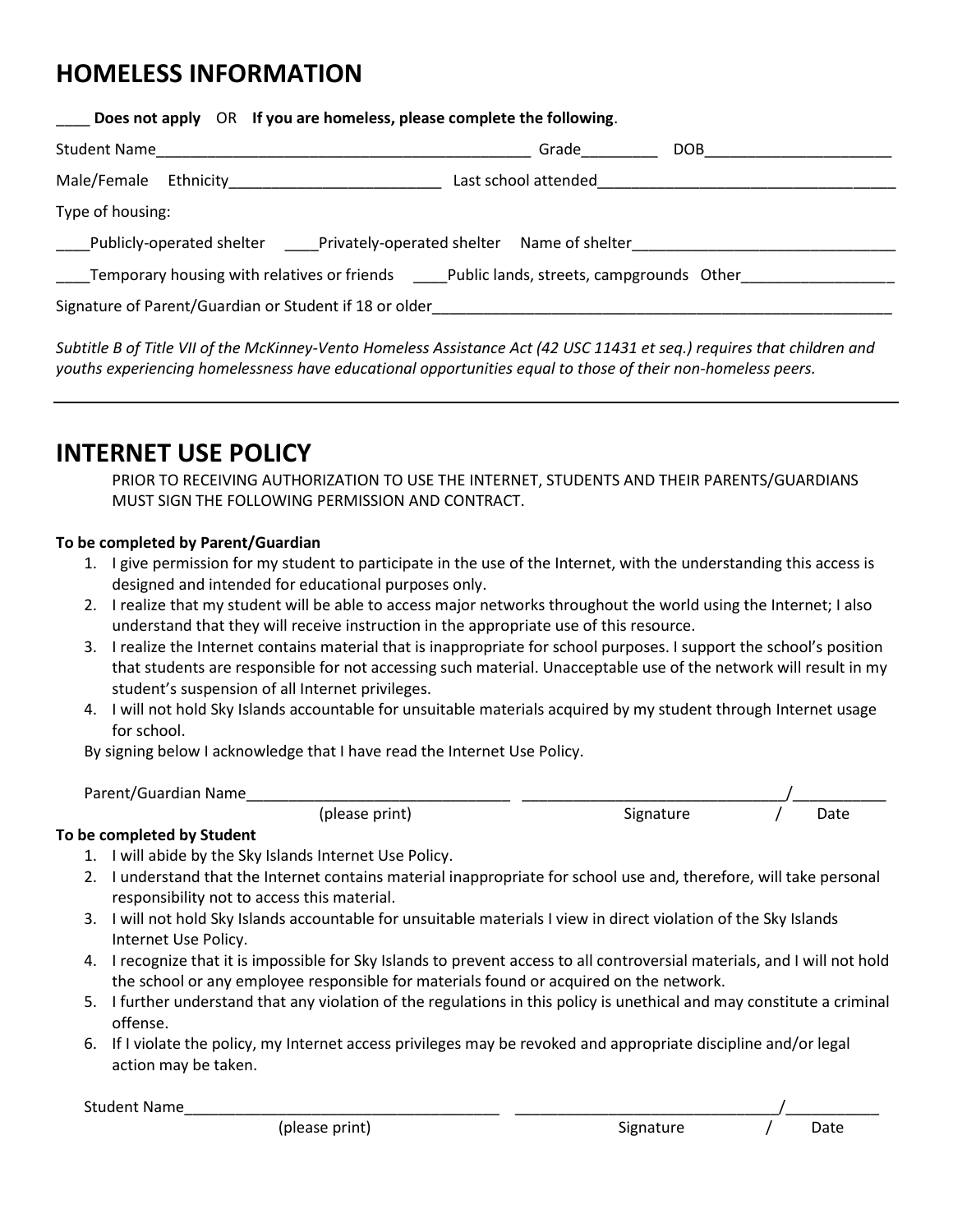# **ETHNICITY AND RACE DATA COLLECTION FORM**

In accordance with federal guidelines, a two-part question must be used to collect data about student ethnicity and race. The first part of the question is about ethnicity, and the second is about race.

# **Ethnicity/Race 2-part Question.** *Please answer both questions***.**

# **Part 1 – Ethnicity: Is this student Hispanic or Latino?** (Choose only one)

No, not Hispanic or Latino

Yes, Hispanic or Latino (Mexican, Puerto Rican, Cuban, South/Central American, or other Spanish culture or origin, regardless of race)

## **Part 2 – Race: What is the student's race?** (You may choose multiple values)

\_\_\_\_American Indian or Alaska Native (a person having origins in any of the original tribal peoples of North and South America, including Central America, and who maintains affiliation or community attachment)

\_\_\_\_Asian (a person having origins in any of the original peoples of the Far East, Southeast Asia, or the Indian subcontinent including, for example, Cambodia, China, India, Japan, Korea, Malaysia, Pakistan, the Philippines, Thailand, and Vietnam)

\_\_\_\_Black or African American (a person having origins in any of the black racial groups of Africa)

Native Hawaiian or Other Pacific Islander (a person having origins in any of the original peoples of Hawaii, Guam, Samoa, or other Pacific Islands)

White (a person having origins in any of the original peoples of Europe, the Middle East, or North Africa)

\_\_\_\_\_\_\_\_\_\_\_\_\_\_\_\_\_\_\_\_\_\_\_\_\_\_\_\_\_\_\_\_\_\_\_\_\_\_\_\_\_\_ \_\_\_\_\_\_\_\_\_\_\_\_\_\_\_\_\_\_\_\_\_\_\_\_\_\_\_\_\_\_\_\_\_\_\_\_\_\_\_\_\_

Parent Identified **Student Self-Identified** 

Student Name **Parent Signature** Parent Signature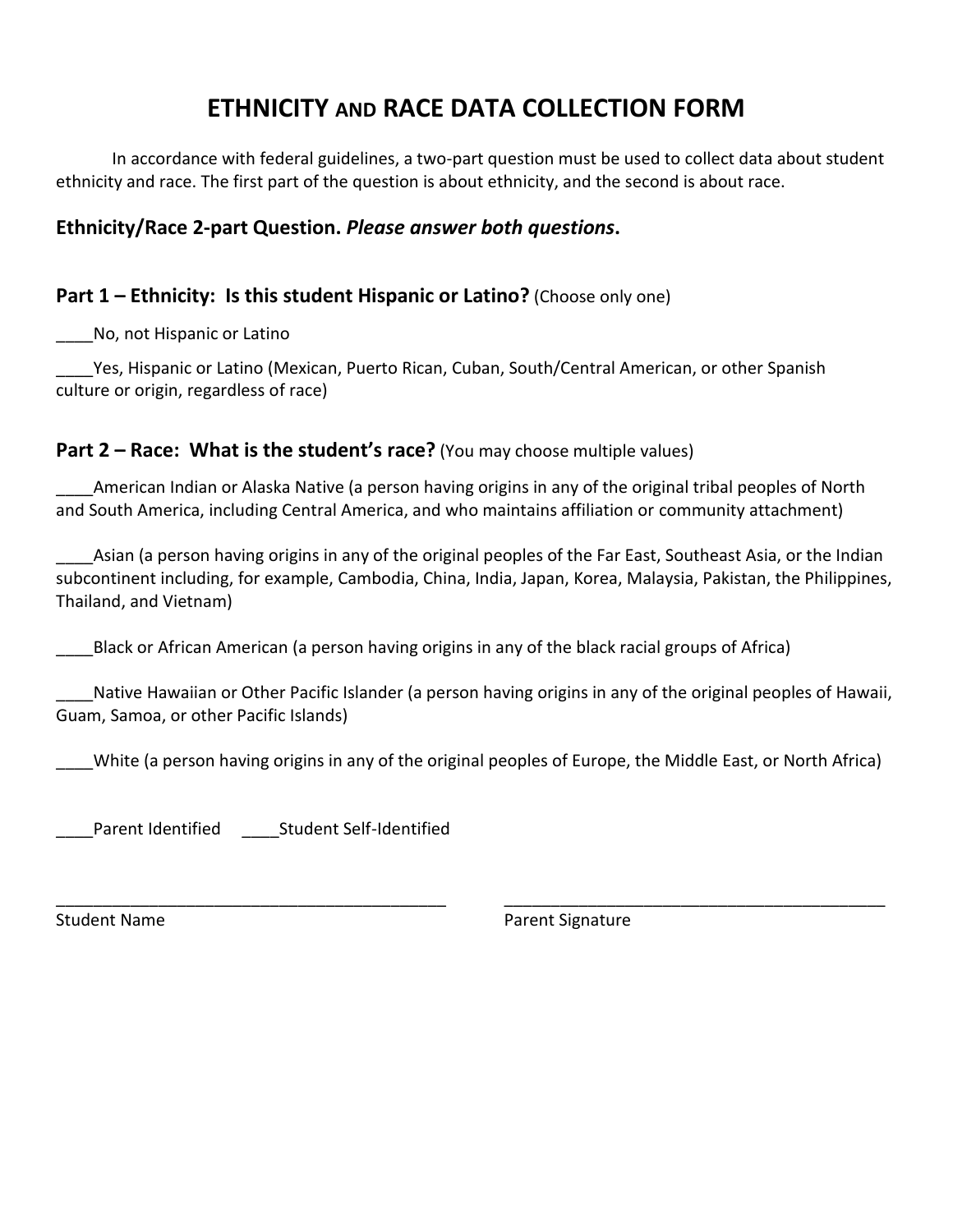

# **Arizona Department of Education** Office of English Language Acquisition Services

# **Home Language Survey**

The responses to this Home Language Survey (HLS) are used by the school to provide the most appropriate instructional programs and services for the student. The answers below will determine if a student will take the Arizona English Language Learner Assessment (AZELLA). Please respond to each of the three questions as accurately as possible. If you need to correct any of your responses, this must be done **before** the student takes the AZELLA Placement Test.

\_\_\_\_\_\_\_\_\_\_\_\_\_\_\_\_\_\_\_\_\_\_\_\_\_\_\_\_\_\_\_\_\_\_\_\_\_\_\_\_\_\_\_\_\_\_\_\_\_\_\_\_\_\_\_\_\_\_\_\_\_\_\_\_\_\_\_\_\_\_\_\_\_\_\_\_

\_\_\_\_\_\_\_\_\_\_\_\_\_\_\_\_\_\_\_\_\_\_\_\_\_\_\_\_\_\_\_\_\_\_\_\_\_\_\_\_\_\_\_\_\_\_\_\_\_\_\_\_\_\_\_\_\_\_\_\_\_\_\_\_\_\_\_\_\_\_\_\_\_\_\_\_

\_\_\_\_\_\_\_\_\_\_\_\_\_\_\_\_\_\_\_\_\_\_\_\_\_\_\_\_\_\_\_\_\_\_\_\_\_\_\_\_\_\_\_\_\_\_\_\_\_\_\_\_\_\_\_\_\_\_\_\_\_\_\_\_\_\_\_\_\_\_\_\_\_\_\_\_

# **1. What language do people speak in the home** *most* **of the time?**

- **2. What language does the student speak** *most* **of the time?**
- **3. What language did the student first speak or understand?**

| <b>Student Name</b>                                                                                             | District Student ID                                                                                           |
|-----------------------------------------------------------------------------------------------------------------|---------------------------------------------------------------------------------------------------------------|
| Date of Birth                                                                                                   | SSID                                                                                                          |
| Parent/Guardian Signature Management Control and Control of the Control of the Control of the Control of the Co | Date and the state of the state of the state of the state of the state of the state of the state of the state |
| District or Charter: Blue Adobe Project                                                                         | School: Sky Islands High School                                                                               |

Please provide a copy of the Home Language Survey to the EL Coordinator/Main Contact on site. In AzEDS, please enter all three HLS responses.

These HLS questions are in compliance with Arizona Administrative Code (R7-2-306(B)(1),(2)(a-c). (Revised 01-2020)

Office of English Language Acquisition Services 1535 West Jefferson Street • Phoenix, Arizona 85007 • (602) 542-0753 • [www.azed.gov/oelas](http://www.azed.gov/oelas)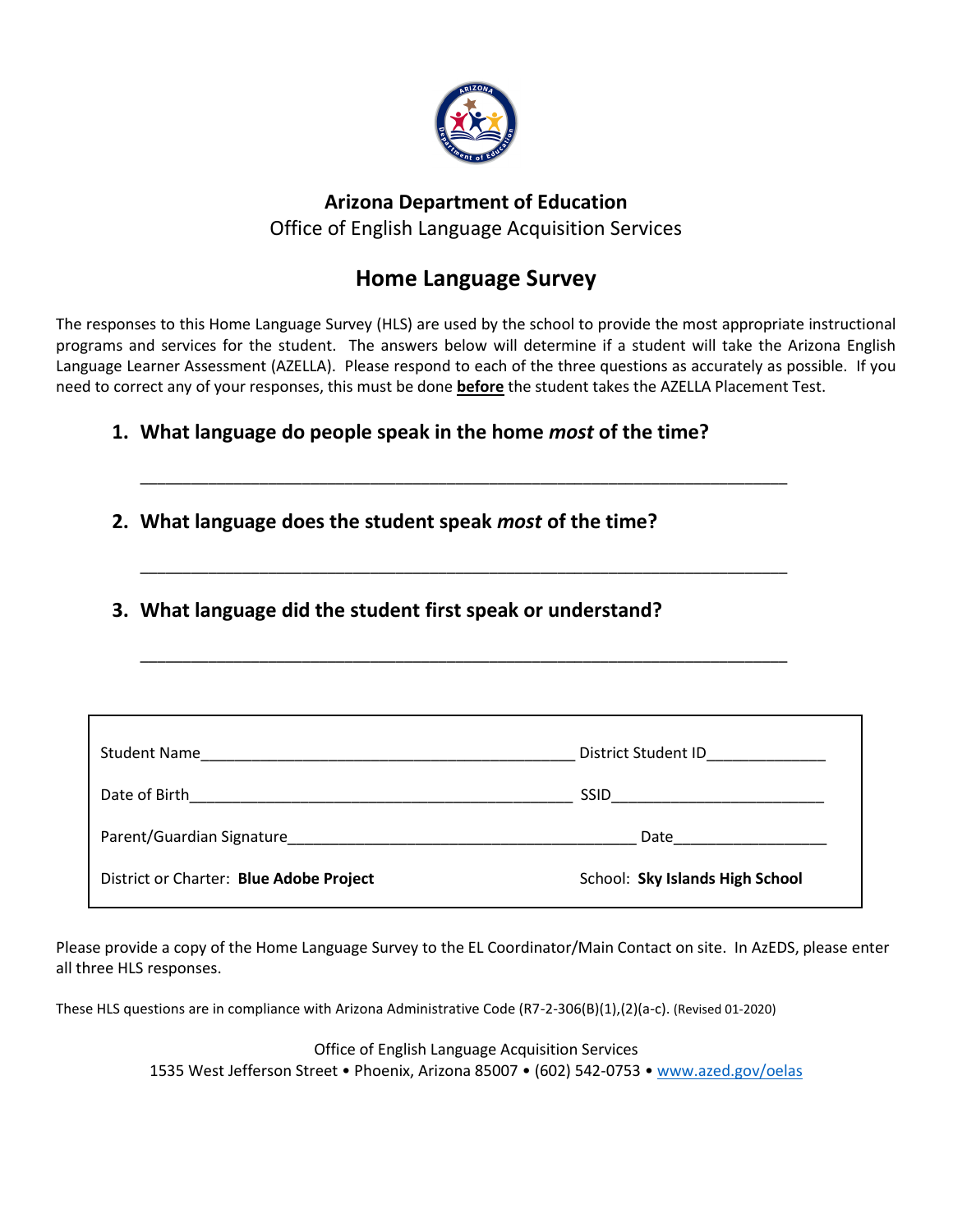

## **SCHOOL-DAY TRAVEL PERMISSION**

I, \_\_\_\_\_\_\_\_\_\_\_\_\_\_\_\_\_\_\_\_\_\_\_\_\_\_\_\_\_\_\_\_\_\_\_, parent/guardian of \_\_\_\_\_\_\_\_\_\_\_\_\_\_\_\_\_\_\_\_\_\_\_\_\_\_\_\_\_\_,

grant permission to Sky Islands High School to allow my child to participate in any **school-sponsored day travel events**  for the current school year under the supervision of Sky Islands personnel. I understand that prior to any trips exceeding school hours/one day, permission slips will be sent home to obtain my permission for my student to participate.

Parent/Guardian Signature\_\_\_\_\_\_\_\_\_\_\_\_\_\_\_\_\_\_\_\_\_\_\_\_\_\_\_\_\_\_\_\_\_\_\_\_\_ Date\_\_\_\_\_\_\_\_\_\_\_\_\_\_\_\_\_\_\_\_



# **PHOTOGRAPH RELEASE PERMISSION**

|                                                                                                                   | parent/guardian of entitled and all the set of the set of the set of the set of the set of the set of the set o                                                                        |  |
|-------------------------------------------------------------------------------------------------------------------|----------------------------------------------------------------------------------------------------------------------------------------------------------------------------------------|--|
| grant permission to Sky Islands High School for my child to have his/her picture taken at school or on any day or |                                                                                                                                                                                        |  |
| extended field trips for the current school year.                                                                 |                                                                                                                                                                                        |  |
| Yes No<br>Yes<br>No.                                                                                              | My child may have his/her picture taken for Sky Islands High School activities<br>and publications.<br>My child may have his/her picture used by school-related partner organizations. |  |
|                                                                                                                   |                                                                                                                                                                                        |  |

Parent/Guardian Signature\_\_\_\_\_\_\_\_\_\_\_\_\_\_\_\_\_\_\_\_\_\_\_\_\_\_\_\_\_\_\_\_\_\_\_\_\_ Date\_\_\_\_\_\_\_\_\_\_\_\_\_\_\_\_\_\_\_\_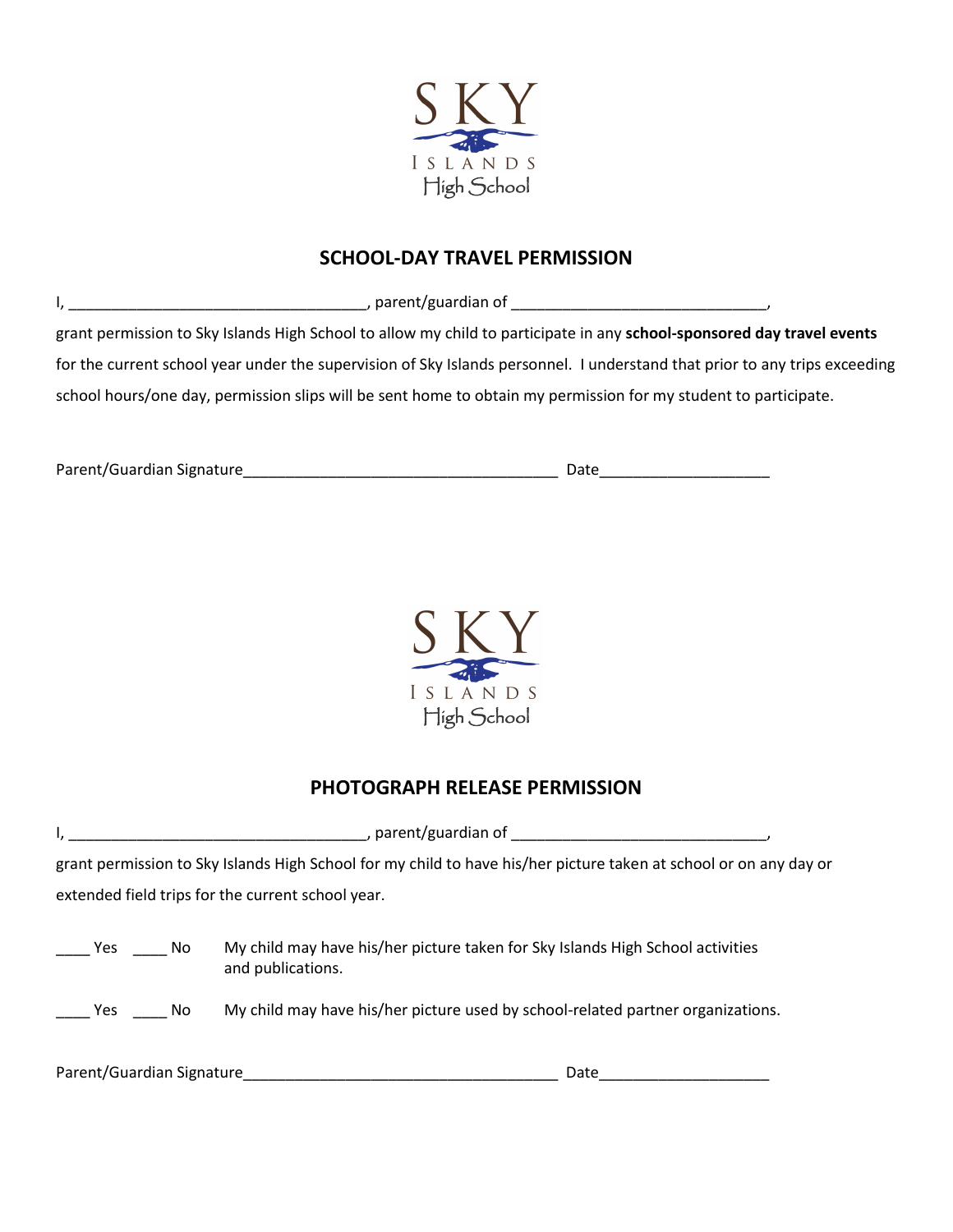

 **Sky Islands High School**, 6000 E. 14th Street, Tucson, AZ 85711 ~ Phone (520) 382-9210; Fax (520) 382-5888

## **OFFICIAL REQUEST FOR RELEASE OF STUDENT RECORDS**

|                                                                                               |                               | D.O.B. __________________________Current Grade_____________ |
|-----------------------------------------------------------------------------------------------|-------------------------------|-------------------------------------------------------------|
|                                                                                               |                               |                                                             |
| Name/Address of previous school(s):                                                           |                               |                                                             |
| $1st$ request sent $\frac{1}{2}$ / $\frac{1}{2}$                                              |                               |                                                             |
| I give permission to release the following records and information to Sky Islands High School |                               |                                                             |
|                                                                                               |                               |                                                             |
| ___ SAIS #__________________                                                                  | __ Proof of Identity and Age  |                                                             |
| __ Official Withdrawal Slip                                                                   | ___ Guardianship Papers       |                                                             |
| __ Immunization/Health Records                                                                | ___ Discipline Records        |                                                             |
| AzMERIT / AIMS Scores                                                                         | ___ Attendance Records        |                                                             |
| _ Vision & Hearing Test Results                                                               | <b>Exit Grades</b>            |                                                             |
| Official Transcripts (please fax or email an unofficial transcript and mail the official)     |                               |                                                             |
| Special Education Records-IEP/MET; 504 plan; speech/language; psychological                   | evaluation; medical diagnosis |                                                             |

**Please note:** Arizona school districts are required to request records within 5 days of enrollment and to send student records within 10 days after receiving a request. Schools (including private) may not withhold responding to the request due to a financial obligation owed by the pupil or his/her parent as defined in A.R.S. 15-828F.

**Also note:** The Federal Family Education Rights and Privacy Act (FERPA) and A.R.S. 15-141 state that written consent of the parent/guardian of the student is not required to release educational records to officials of other schools or school systems in which the student seeks or intends to enroll.

| Please send all records to: | Sky Islands High School<br><b>ATTN: Student Records</b><br>6000 E. 14 <sup>th</sup> Street<br>Tucson, AZ 85711<br>FAX: (520) 382-5888<br>Email: admin@skyislands.org |
|-----------------------------|----------------------------------------------------------------------------------------------------------------------------------------------------------------------|
|                             |                                                                                                                                                                      |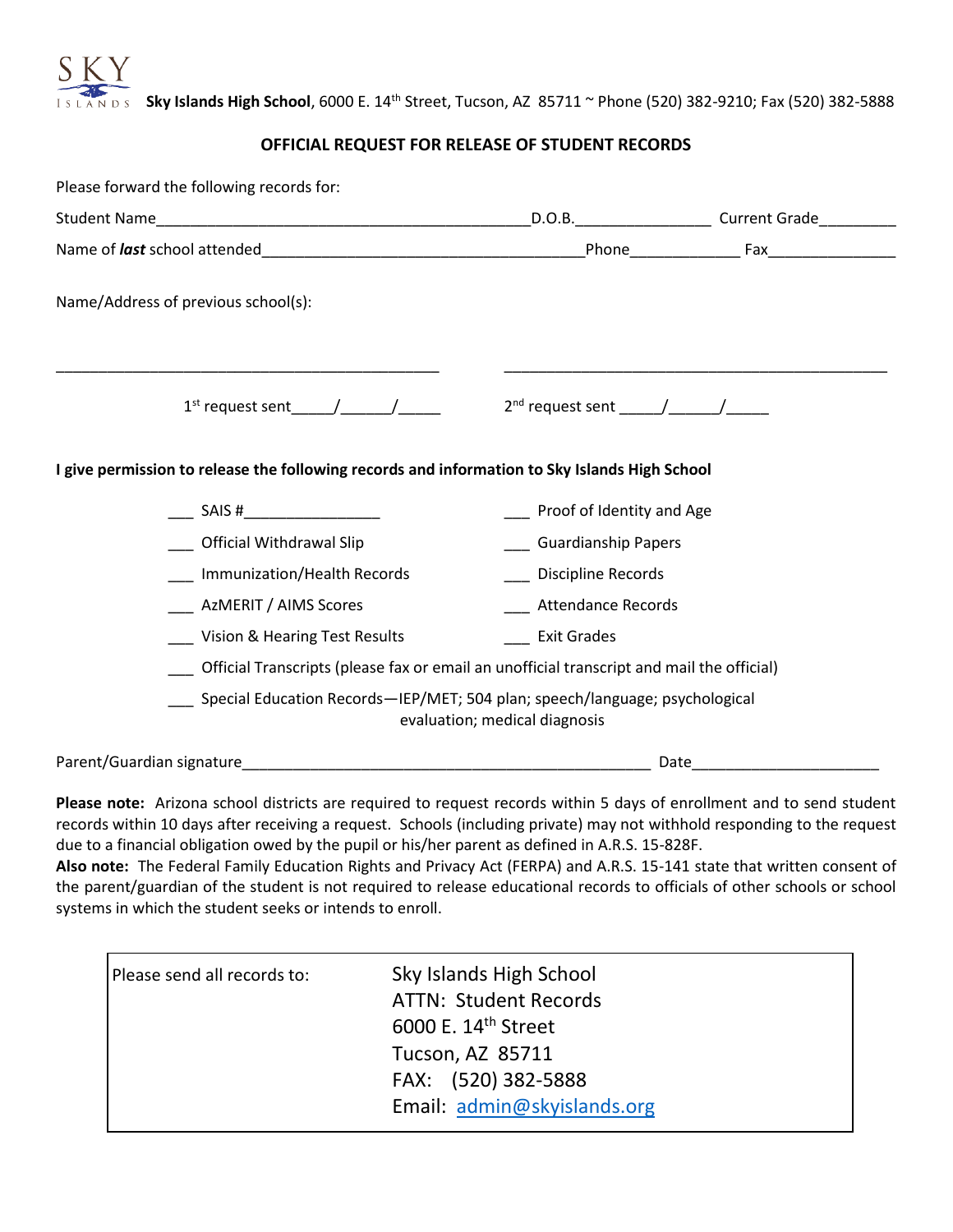# **ELECTRONIC DEVICE DISCLOSURE FORM**

An integral component of the school culture at Sky Islands is that students do not use cell phones or other electronic devices for the entirety of their time on campus. To fulfill this commitment, students are required to turn in cell phones and other electronic devices at the front desk when they arrive on campus each morning. Electronic devices include, but are not limited to: smartwatches, tablets, music and gaming devices, earphones, laptops, and other electronic devices.

Please select the option below that best describes your child's daily routine:

My child will be turning in a cell phone (and other electronic devices) at the beginning of the school day.

My child does not have a cell phone, and will not be bringing a cell phone or other electronic devices to school.

My child does not have a cell phone, but will turn in other electronic devices at the beginning of the school day.

My child has a cell phone, but will not be bringing the cell phone or any other electronic device to school.

**PLEASE NOTE**: A student who is found in possession of a cell phone or other electronic device in violation of school policy will have the phone and/or other devices confiscated for an appropriate time and may face other disciplinary consequences consistent with the Student Handbook.

#### **Please sign and date below.**

**PLEASE NOTE**: Students who come to school without the completed form will be expected to turn in a cell phone (as well as any other electronic device in their possession). Students without a completed form who do not turn in a phone will not be permitted to attend class until a parent or guardian is contacted and verbal confirmation of their electronic device status is confirmed.

Should your child's status change regarding the boxes above, it is important that you contact the Sky Islands front office to inform them of the change (phone 520-382-9210 or email [admin@skyislands.org\)](mailto:admin@skyislands.org).

\_\_\_\_\_\_\_\_\_\_\_\_\_\_\_\_\_\_\_\_\_\_\_\_\_\_\_\_\_\_\_\_\_\_\_\_\_\_\_\_\_\_ \_\_\_\_\_\_\_\_\_\_\_\_\_\_\_\_\_\_\_\_\_\_\_\_\_\_

Student Name\_\_\_\_\_\_\_\_\_\_\_\_\_\_\_\_\_\_\_\_\_\_\_\_\_\_\_\_\_\_\_

(Parent or Guardian Signature) (Date)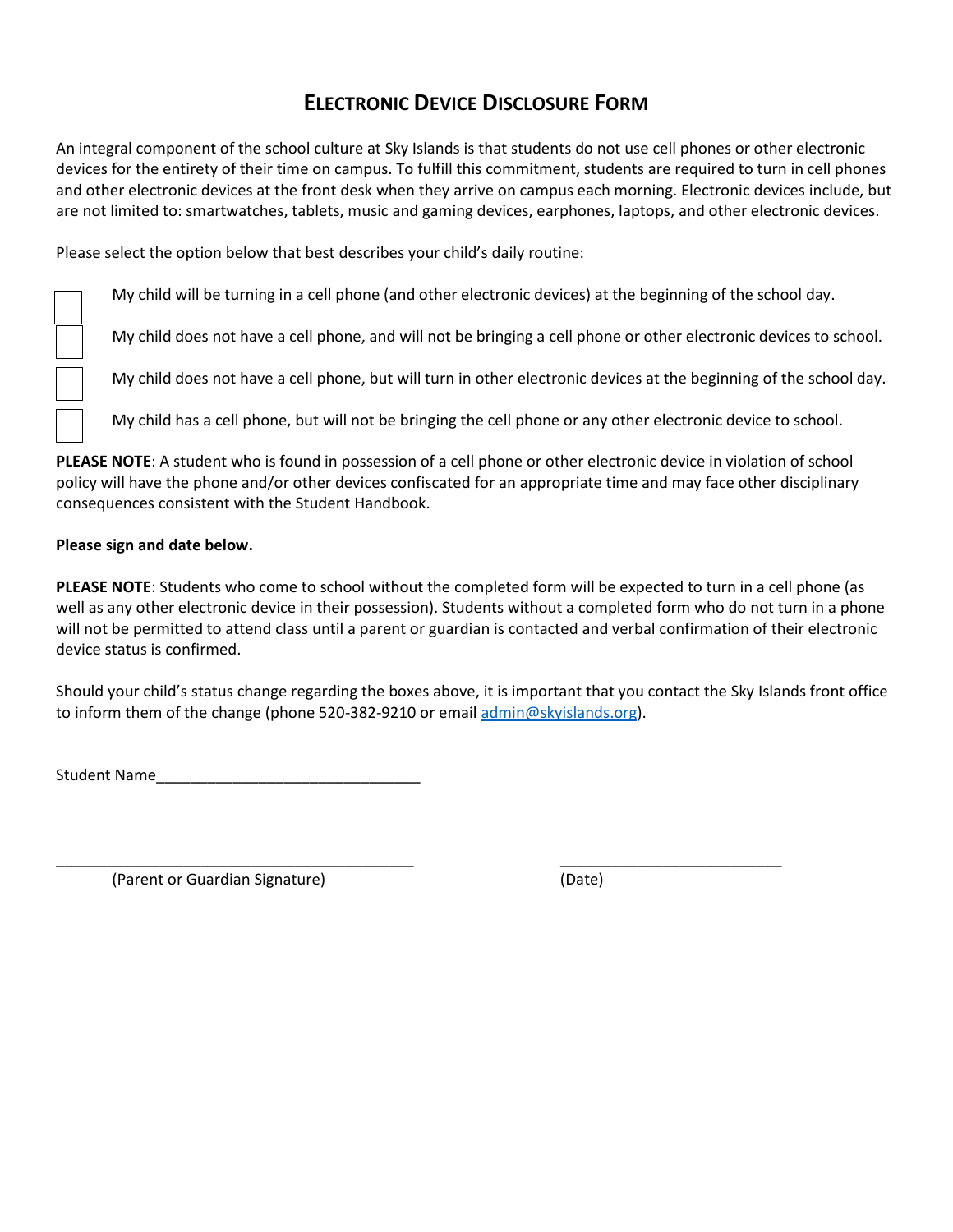# PARENT/STUDENT ACKNOWLEDGMENT FORM

## **CODE OF CONDUCT**

*When applicable, the rules in the code apply to remote instruction.*

#### **OVERVIEW OF SAFETY RULES**

Students have the **right** to a safe and orderly school and the **responsibility** to treat school property and the property of others with respect. Students are expected to act in a way that does not interfere with the rights, health, and safety of others. Students are held individually responsible for good behavior on campus and at all school-sponsored activities and events, regardless of location, and for following **ALL** school and school safety rules:

- 1. Students are responsible for staying within the assigned school area during school hours (8:00am to 4:00pm) and for not loitering around school when school is closed.
- 2. Students are responsible for being in school and maintaining good attendance throughout the year.
- 3. Sky Islands is a **Smoke Free/Drug Free Zone**—smoking, including e-cigarettes, is illegal for students who are minors and is not permitted by anyone anywhere on school grounds or within the perimeter of the street entrance. Smoking paraphernalia, including, but not limited to, matches, lighter fluids, or any drug or alcohol paraphernalia, is strictly prohibited on or within 1000 feet of the campus or at any school sponsored activity— illegal property will be confiscated, and the student will face further disciplinary action.
- 4. Students are prohibited from possessing or using over-the-counter medications on or around campus, or during any school-sponsored activity, unless properly dispensed by an administrator from a prescription bottle for the student.
- 5. Cell phones and all other electronic devices are not permitted in the classrooms at any time. Students are required to turn in their cell phones/electronic devices to the administrative office prior to entering their first class of the day regardless of arrival time. Non-compliance results in confiscation of phone/device and disciplinary action.
- 6. Students are prohibited from conducting or participating in gang activities on campus, using gang-related or cultrelated signs, or creating graffiti anywhere in or on the school building/property or on any adjacent building/property.
- 7. Unauthorized presence on school property by persons who are not **current** students or staff members is illegal. Visitors, including parents, must check in at the office before entering any instructional area.

## **Parents need to be involved in the education of their student and have the responsibility to**:

- 1. provide the school with the names and phone numbers of current emergency contacts and of any changes that may occur during the school year.
- 2. notify the school of anything that may affect their student's ability to learn, to attend school regularly, or to take part in school activities.
- 3. be aware that parents have rights regarding the privacy and confidentiality of student records maintained by schools.
- 4. recognize that they are responsible for their student's behavior on the way to and from school property, at SunTran bus stops, and in the neighborhood areas adjacent to the school. This includes but is not limited to behavior related to bicycles, skateboards, and motor vehicles.
- 5. be aware that employees of the school will not be held liable for prohibited items that are lost or stolen, or for wireless communication devices (e.g., cell phones, laptops, smart watches) or other personal technologies that are lost or stolen.
- 6. be aware that confiscated items that are not claimed by the end of the school year will be donated to local charities.
- 7. ensure that their student demonstrates legal and responsible use of technology.
- 8. see that their student is appropriately dressed according to the school dress code.

Your signature below does not indicate that you agree or disagree with the rules, but rather that you have received a copy of these rules, read, and agree to follow them. Return this Code of Conduct acknowledgment form to school within **3 days of receipt**.

| <b>Student Name (PRINT)</b> | Signature |
|-----------------------------|-----------|
|                             |           |
| Parent Signature            | Date      |